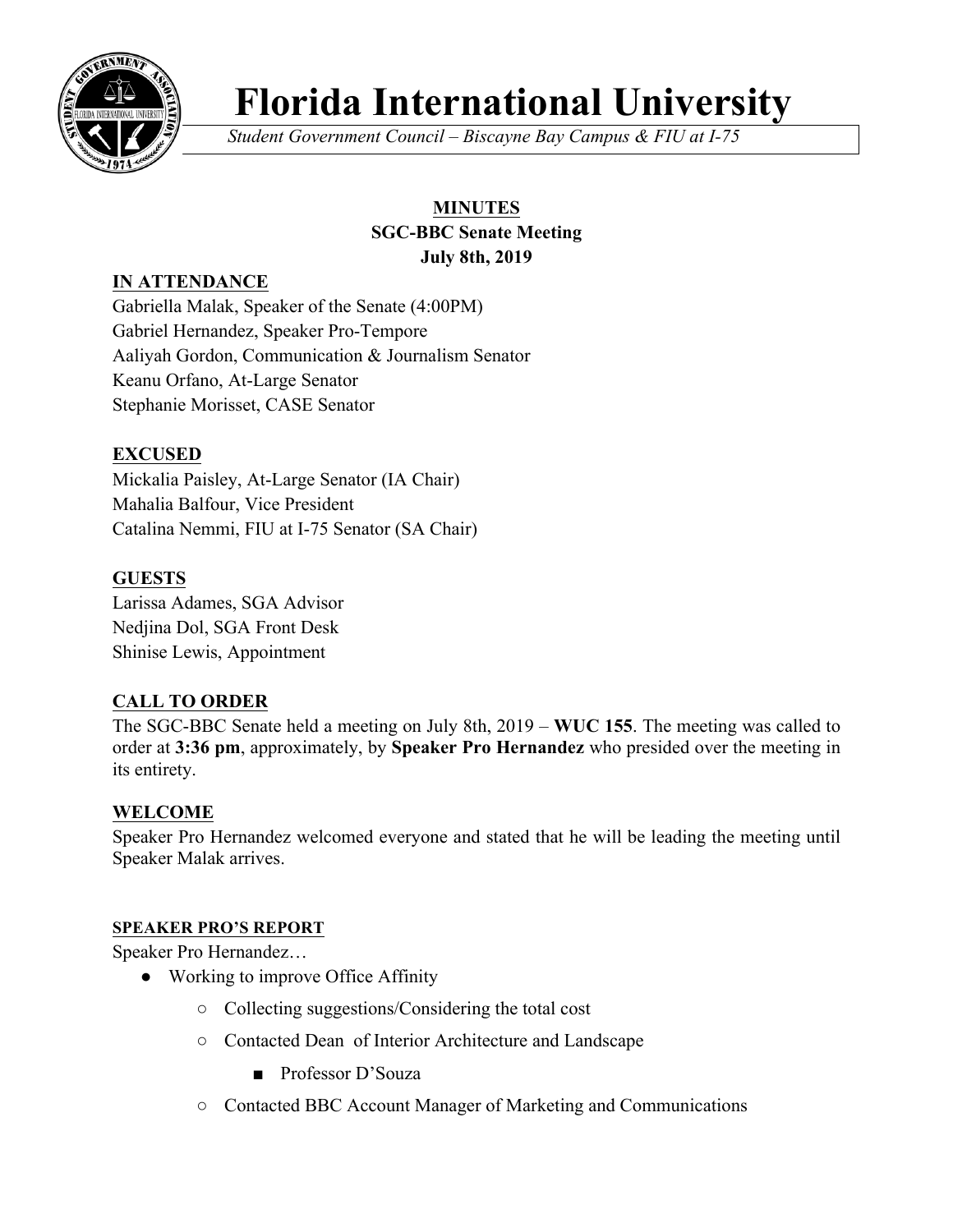- Andres Bermeo
- Collecting past surveys relating to SIPA/miscellaneous exposure to BBC Campus
	- Further discussion with Senator Orfano
- Still working on potential events which need planning and refinement

## **ADVISOR'S REPORT**

Ms. Adames

• Tomorrow is SGA Meet & Greet from 11-3pm, it will be hosted in the office. Please stop by and help, it is a great time to promote and recruit.

## **OLD BUSINESS**

## **1. Approval of the Minutes**

Senator Orfano moves to approve Senate Meeting Minutes of 7.01.2019. Senator Morisset seconded. Motion passed unanimously.

## **NEW BUSINESS**

## A. Appointment for Director of International & Cultural Affairs

Shinise Lewis

Speaker Pro Hernandez granted 2 minutes to Ms. Lewis to present herself in front of the council. Ms. Lewis introduces herself and elaborates on why she is fit for the position.

Speaker Pro Hernandez granted 2 minutes for Q&A.

Senator Orfano moves to appoint Shinise Lewis as the Director of International & Cultural Affairs.

Senator Gordon seconds.

Speaker Pro Hernandez opened the floor for discussion.

# Roll Call

Speaker Pro Hernandez- Yea Senator Orfano- Yea Senator Morisset- Yea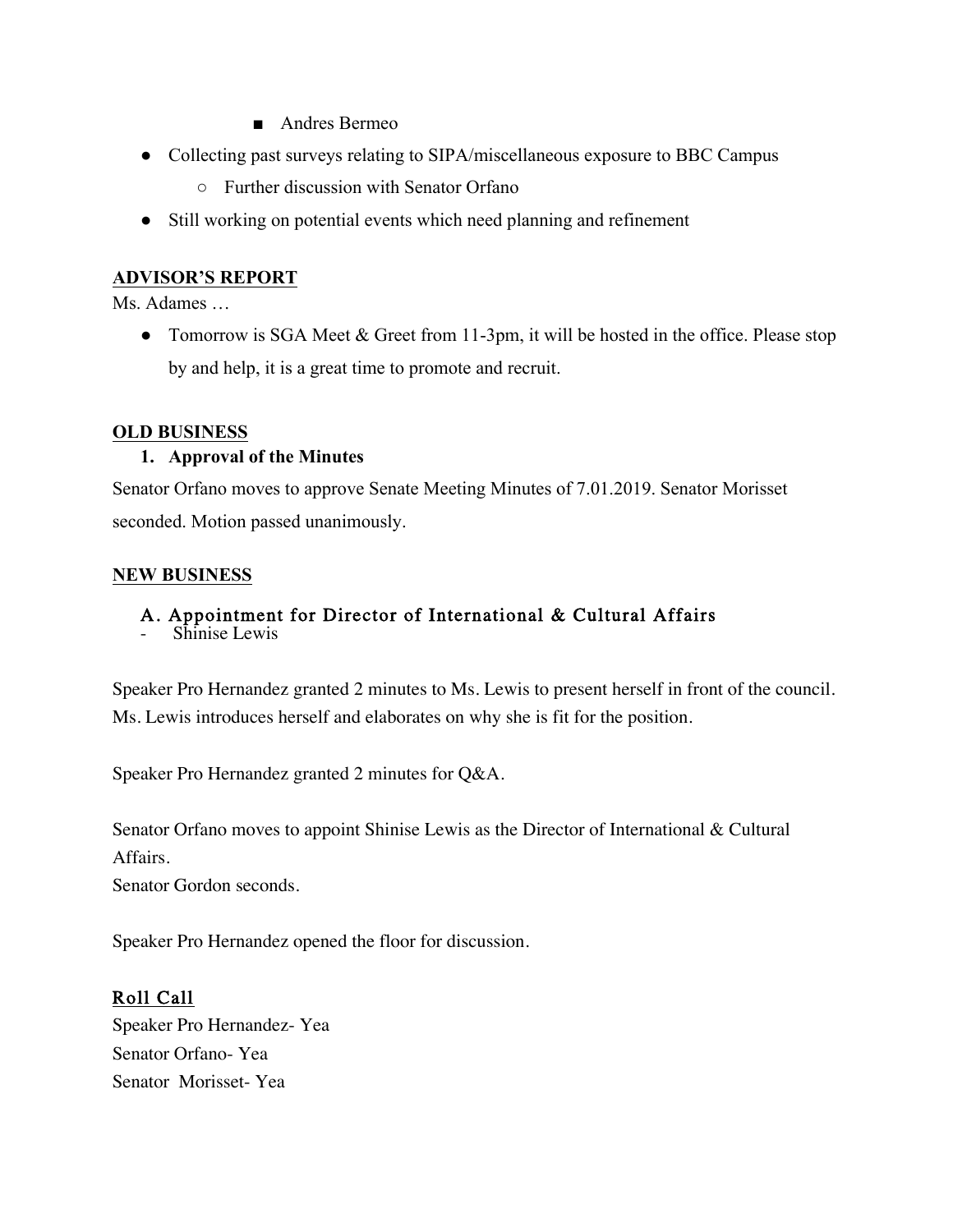Senator Gordon - Yea

With a vote of  $4/0/0$ , Shinise Lewis was approved as the Director of International & Cultural Affairs.

Senator Orfano moves to recess for 4 minutes.

Senator Morisset seconds the motion. Motion passed unanimously.

Meeting called to order at 4pm.

Speaker Malak arrives.

Speaker Pro Hernandez relinquished his chairmanship to Speaker Malak.

## **SPEAKER'S REPORT**

Speaker Malak…

- Reminded everyone to recruit as many students as possible to join SGA.
- Reminded everyone that SGA Meet & Greet is tomorrow from 11-3pm, also let her know if you will be able to make it.
- Mentioned that she is working on a file where everyone can put in their reports before each meeting.

## B. BBC Statues

Speaker Malak…

- We are going to start editing the BBC Statues together.
- We will talk more about the BBC Statues next meeting with President Ho Fung.

## **DISCUSSION**

#### **A. Student Concerns**

No student concerns were discussed.

## **REPORTS**

## **I. Internal Affairs Chair's Report**

Senator Paisley… (Read by Speaker Malak)

- Working on ways to better help out students.
- Finding ways for students to be familiar with SGA.